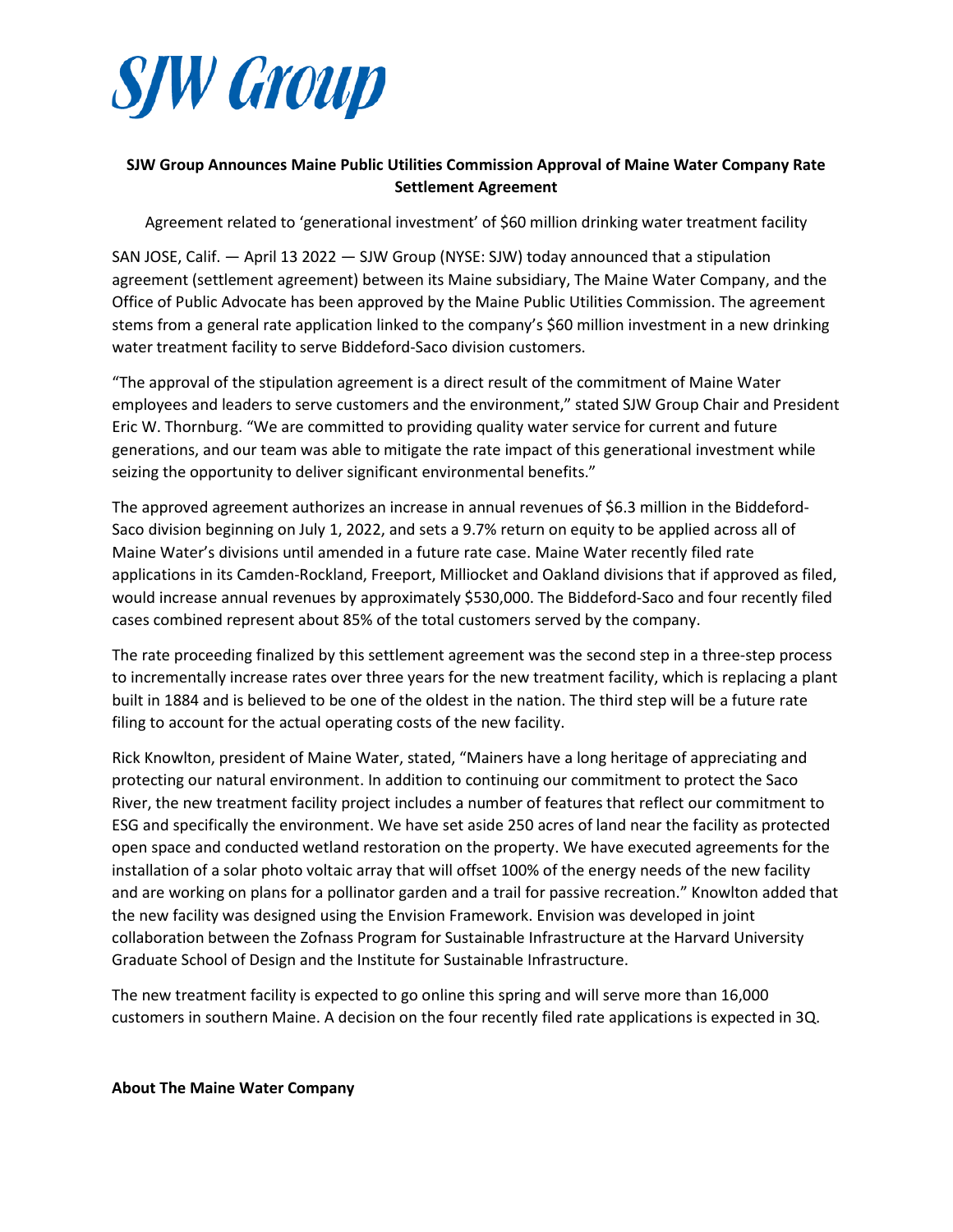Maine Water is a wholly owned subsidiary of SJW Group's New England subsidiary, Connecticut Water Service, Inc. Maine Water and its predecessor companies have been serving customers in the state of Maine since 1880. The company provides water service to a population of more than 80,000 in 21 communities across Maine.

## **About SJW Group**

SJW Group is among the largest investor-owned pure play water and wastewater utilities in the United States, providing life-sustaining and high-quality water service to nearly 1.5 million people. SJW Group's locally led and operated water utilities — San Jose Water Company in California, Connecticut Water Company in Connecticut, Maine Water Company in Maine and SJWTX Inc. (dba Canyon Lake Water Service Company) in Texas — possess the financial strength, operational expertise and technological innovation to deliver outstanding service to customers, safeguard the environment and provide opportunities to employees. SJW Group remains focused on investing in its operations, remaining actively engaged in its local communities and delivering continued sustainable value to its shareholders. For more information about SJW Group, please visit [www.sjwgroup.com.](http://www.sjwgroup.com/)

**###**

## **Forward-Looking Statements**

This release contains forward-looking statements within the meaning of the Private Securities Litigation Reform Act of 1995, as amended. Some of these forward-looking statements can be identified by the use of forward-looking words such as "believes," "expects," "may," "will," "should," "seeks," "approximately," "intends," "plans," "estimates," "projects," "strategy," or "anticipates," or the negative of those words or other comparable terminology. These forward looking statements are only predictions and are subject to risks, uncertainties, and assumptions that are difficult to predict.

These forward-looking statements involve a number of risks, uncertainties and assumptions including, but not limited to, the following factors: (1) the effect of water, utility, environmental and other governmental policies and regulations, including actions concerning rates, authorized return on equity, authorized capital structures, capital expenditures and other decisions; (2) changes in demand for water and other services; (3) the impact of the Coronavirus ("COVID-19") pandemic on our business operation and financial results; (4) unanticipated weather conditions and changes in seasonality including those affecting water supply and customer usage; (5) climate change and the effects thereof; (6) unexpected costs, charges or expenses; (7) our ability to successfully evaluate investments in new business and growth initiatives; (8) contamination of our water supplies and damage or failure of our water equipment and infrastructure; (9) the risk of work stoppages, strikes and other labor-related actions; (10) catastrophic events such as fires, earthquakes, explosions, floods, ice storms, tornadoes, hurricanes, terrorist acts, physical attacks, cyber-attacks, epidemic, or similar occurrences; (11) changes in general economic, political, business and financial market conditions; (12) the ability to obtain financing on favorable terms, which can be affected by various factors, including credit ratings, changes in interest rates, compliance with regulatory requirements, compliance with the terms and conditions of our outstanding indebtedness, and general market and economic conditions; and (13) legislative and general market and economic developments. The risks, uncertainties and other factors may cause the actual results, performance or achievements of SJW Group to be materially different from any future results, performance or achievements expressed or implied by such forward-looking statements.

Results for a quarter are not indicative of results for a full year due to seasonality and other factors. Other factors that may cause actual results, performance or achievements to materially differ are